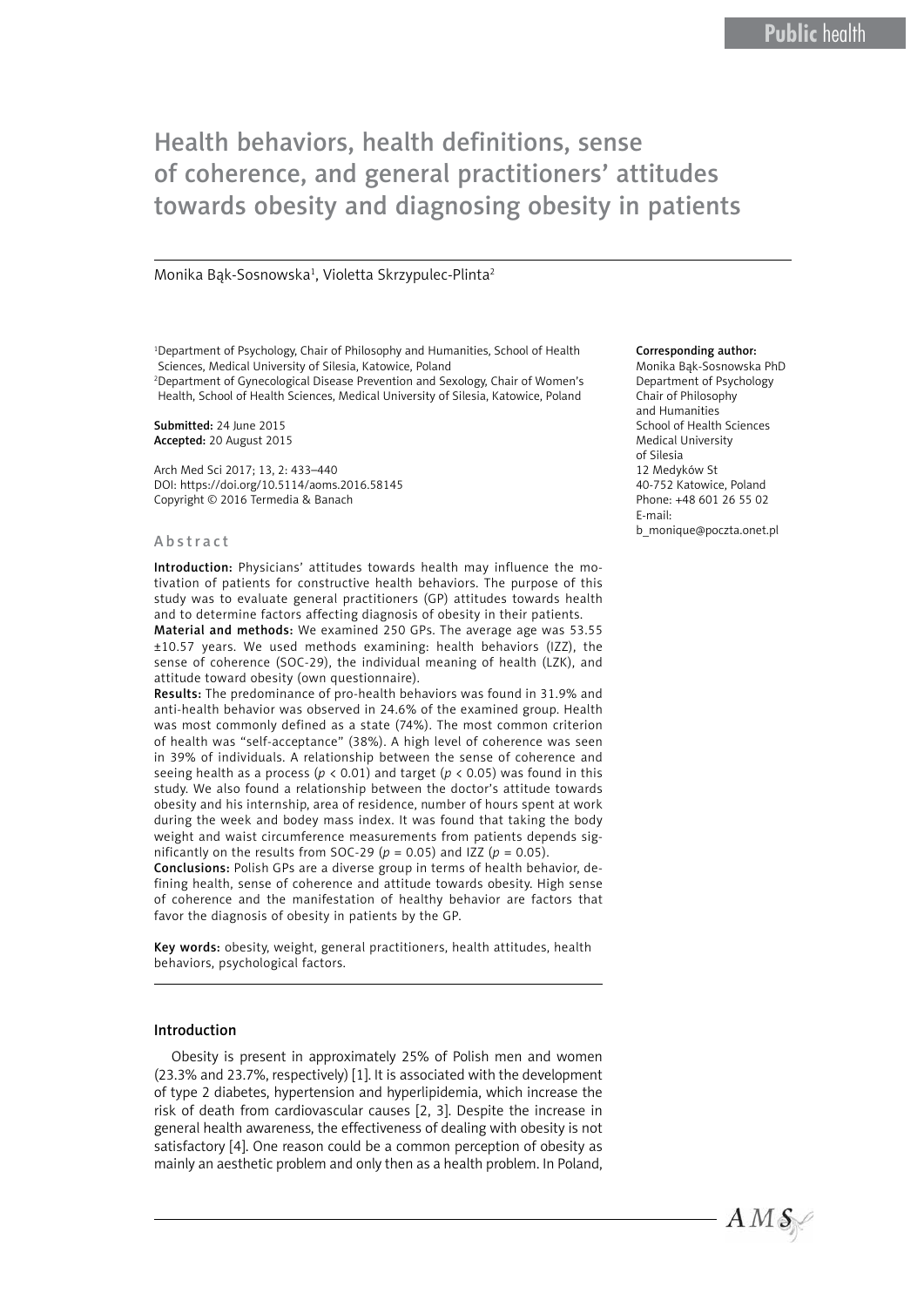calling excess body weight directly obesity is often taken as indiscreet or even offensive. This creates a particular problem also when it comes to relations between doctors and patients. In conjunction with organizational conditions such as excessive bureaucracy as well as lack of time, this altogether can impede broaching issues associated with lifestyle during the general practitioner (GP) visit.

Because the correct body weight is one of the determinants of good health, its measurements should be a part of medical practice during the visits especially in the context of primary health care. In the case of the patient's body weight being incorrect with respect to expected weight for a particular age group, height and sex, the doctor should inform the patient about it and determine the correct procedures and in some cases refer the patient to the appropriate specialist. Taking into account the risk arising from obesity and complications associated with it, as well as many recommendations from numerous scientific societies and the Minister of Health of Poland, all adults who are 18 and above should have their body weight, height and waist circumference measurements taken every 2 years, and they should receive advice on appropriate diet and physical activity. All patients with their body mass index (BMI) above 25 or above the age of 40 should have their body weight and height measurements taken at every GP visit [5].

The cultural and social context as well as the general practitioners' attitude towards obesity and health in general can potentially influence the way in which doctors deal with patients and as a consequence the effectiveness of diagnosing and treating obesity. This means that the doctor who is motivated to take care of his own health and who maintains a healthy lifestyle will be more prone to spread those values among his patients in contrast to the doctor who is more engaged in a healthcare business only cognitively. Scientific reports confirm that the healthier the doctors' habits are, the more likely they are to advise their patients on physical activity, diet, maintaining the correct body weight, and avoiding smoking and abusing alcohol. Also, more often they take preventative actions among their patients [6–8]. The personal example of the doctor and his lifestyle as well as his awareness that he serves as a model for the promotion of health has a significant role [9].

The basis of health consists of beliefs, emotional reactions and behaviors associated with maintaining and improving one's health [10]. Health behaviors constitute an habitual, stable pattern of conduct. These include all the actions or lack of them that directly or indirectly affect human health and well-being. These can be divided into those that promote health (health-related) and threaten health (anti-health) [11]. Taking up health behaviors is motivated via a particular definition of health. Health can be identified with the absence of disease, the general state of satisfaction or with specific values. It can be treated instrumentally or as a value within itself [12]. The attitude towards one's health results from the sense of coherence. It is a global orientation of life which consists of a sense of: comprehensibility (perceiving the environment as consistent and predictable), resourcefulness (the ability to use available resources to cope with particular demands) and meaningfulness (the belief that the actions which are undertaken are worth involvement) [13].

The aim of this study was to assess the care attitude of Polish doctors (primary care) in terms of health behaviors, attitude towards obesity, defining health, and sense of coherence, as well as to define which factors influence the doctors' diagnosis of obesity in their patients.

#### Material and methods

The assessed group consisted of 300 primary care doctors. The following criteria were established in order to be able to take part in the research: having a medical degree, specialization in internal medicine, general practice or pediatrics, current GP practice, permission to take part in the study. The data classified for the further analysis came from 250 people (36.4% internists, 34% family doctors, 29.6% pediatricians). The data from the other people were rejected due to missing information in their questionnaires, which made it impossible to carry on with the further analysis.

The study was carried out throughout Poland from June until December 2013, during the duration of a doctor's refresher course. Permission was obtained from the bioethical committee of the Medical University of Silesia in Katowice (KNW/0022/KB/131/13). The method of diagnostic survey was used. Participation in the study was voluntary and anonymous. The time for the questions was unlimited.

Four standardized questionnaires and our own survey, created especially for the purposes of this study, were used. The research tools were selected according to their usefulness in relation to the issue being examined, simplicity of use and the fact that they have been adapted to Polish standards. The Health-Related Behavior Inventory – IZZ (*Inwentarz Zachowań Zdrowotnych*) by Z. Juczyński is composed of 24 statements which describe the behaviors associated with health. Each statement is included in the following categories: eating habits, preventive behavior, positive mental attitude, health practice. The assessed individual selects an answer under each statement on the scale from 1 to 5 (where 1 means "almost never" and 5 means "al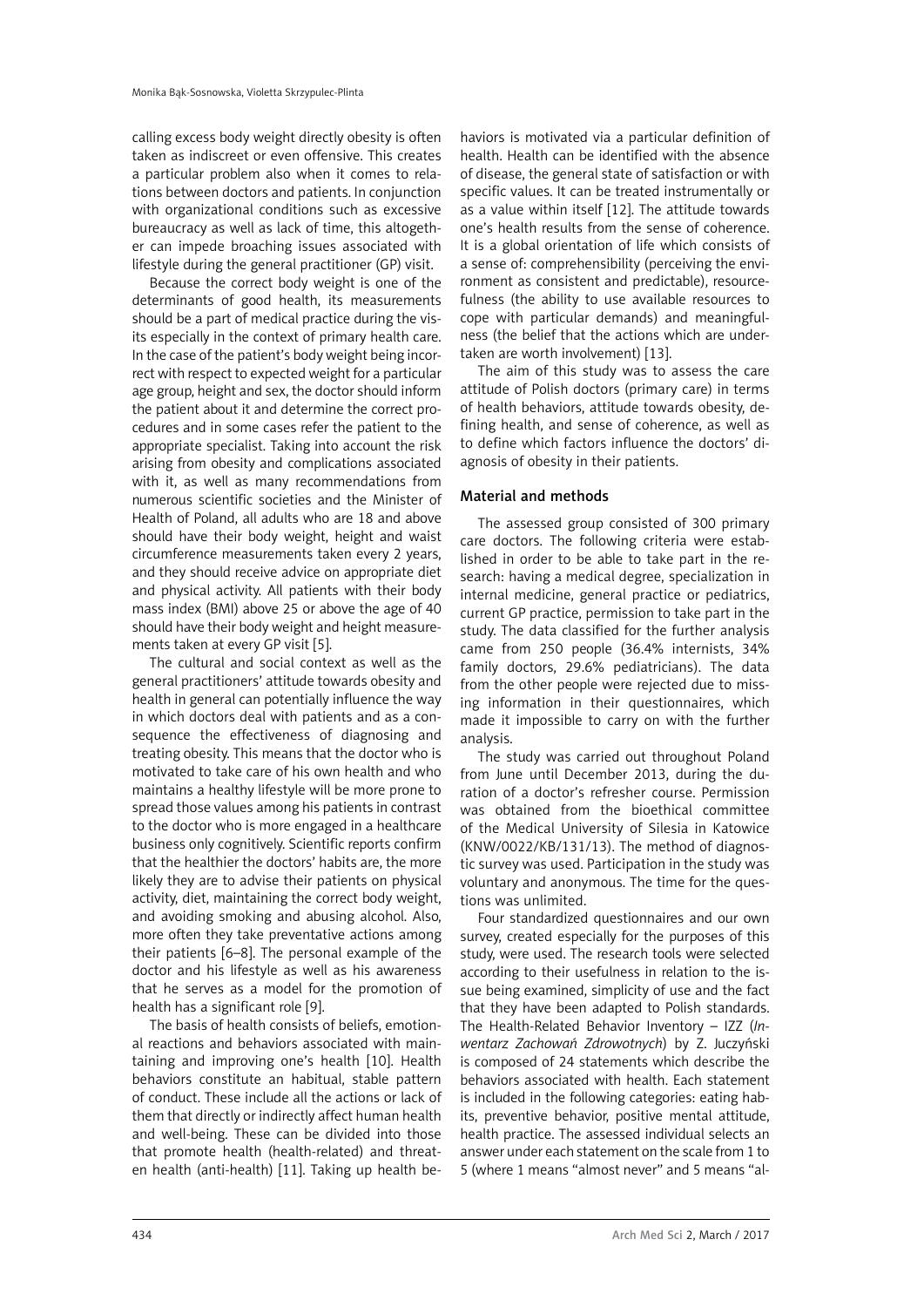most always"). The selected answer determines how often the examined individual respected the listed behavior in the last year. The questionnaire allows one to obtain results in each category as well as the overall score, indicating the intensity of health behaviors of the individual.

The List of Health Criteria – LKZ (*Lista Kryteriów Zdrowia*) by Z. Juczyński consists of 24 statements which describe different meanings of health in the physical, psychological and social dimensions. The statements are assigned to different categories, defining health as: state, target, process, property or result. The role of the examined individual is to highlight those statements which he thinks are important for the assessment of health and choose 5 which are the most important ones and rank them from most to least important when assessing health. The questionnaire allows ones to obtain the results from each category as well as the hierarchy of the 5 most important values which the examined individual associates with health.

The Life Orientation Test – SOC-29 (Sense of Coherence) by A. Antonovsky in the Polish adaptation (J. Koniarek, B. Dudek, Z. Makowska) investigates the sense of coherence which consists of three dimensions: intelligibility, resourcefulness and meaningfulness. It is formed of 29 questions which are answered by the individual on a scale from 1 to 7 (numbers 1 and 7 correspond to extreme values). Some of the questions has reversed scoring, which is taken into account during calculation of results. The questionnaire allows one to obtain results in different dimensions as well as the overall score, indicating the intensity of the sense of coherence of the individual.

# Statistical analysis

Statistical analysis was carried out with the program Statistica 10, StatSoft Poland. In all statistical analyses the statistical significance level  $\alpha$  = 0.05 was adopted (*p*-value < 0.05). Compliance with the normal distribution was checked using the Shapiro-Wilk test. Due to the fact that most of the distributions were not normal distributions, the principle of applying parametric tests was accepted. In the univariate analysis, Spearman's rank correlation test (*r s* ) was applied, whereas the logistic regression model was applied for the multivariate analysis.

# Results

# Sociodemographic characteristics of the examined group

The average time since graduation was 28  $±11$  years and 20  $±11$  years since gaining the specialization. Women represented 84% of the group. The average age was  $53.55 \pm 10.57$  years. The majority of the individuals lived in a city (87.2%), and had a partner (85.2%) and children (91%). The majority were happy about their income (62.8%).

# Health behaviors of the examined group (IZZ plus own survey)

The predominance of pro-health behavior was observed in 31.9% of the examined group. The mix of behaviors of some pro-health and some anti-health characteristics occurred in 43.5% of the group. The predominance of anti-health behaviors appeared in 24.6% of the group. In order to perform further analysis the results from questionnaires were classified into pro-health (57.2%) and anti-health (42.8%).

The average working time of the examined group was  $38.05 \pm 16.12$  h per week, and the average sleeping time was 6.62 ±0.99 h per day. The average weight was 70.32 ±13.43 kg and average BMI was 25.53  $\pm$ 4.16 kg/m<sup>2</sup>. 81.6% of the group assessed their own health state as good and 9.6% as very good. At the same time, more than half of the group (56.8%) stated that they performed preventive examinations only sometimes or never. Every 1 in 4 (26%) individuals stated that they never performed any physical activity, and the majority of the group (52.8%) admitted being physically active only sometimes. The majority reported regular consumption of meals either sometimes (51.2%) or always (21.6%). At the same time, 52.22% of the group reported eating sweets in between meals as a form of snack. Being in a good mood most of the time in life was reported by 68%, and all the time by 14% of the group.

# Definition of health by the examined group (LKZ)

Most often the examined individuals see health as a state (74%), then as a result (53.8%), a process (53.2%), an attribute (46.6%) and least frequently as a target (45.3%). The overall results do not sum up due to the ability to select more than one category. In the first five most important criteria of health, the ones that appeared to be most important for the examined group were: "self-acceptance, awareness of own abilities and weaknesses" (38%), "feeling happy most of the time" (37%), "feeling well" (36%), "having all parts of the body working smoothly" (36%), "ability to enjoy life" (36%), and "not feeling any physical discomfort" (33%).

# Sense of coherence within the examined group (SOC-29)

A high sense of coherence was shown by 39% of the group, 60% showed an average sense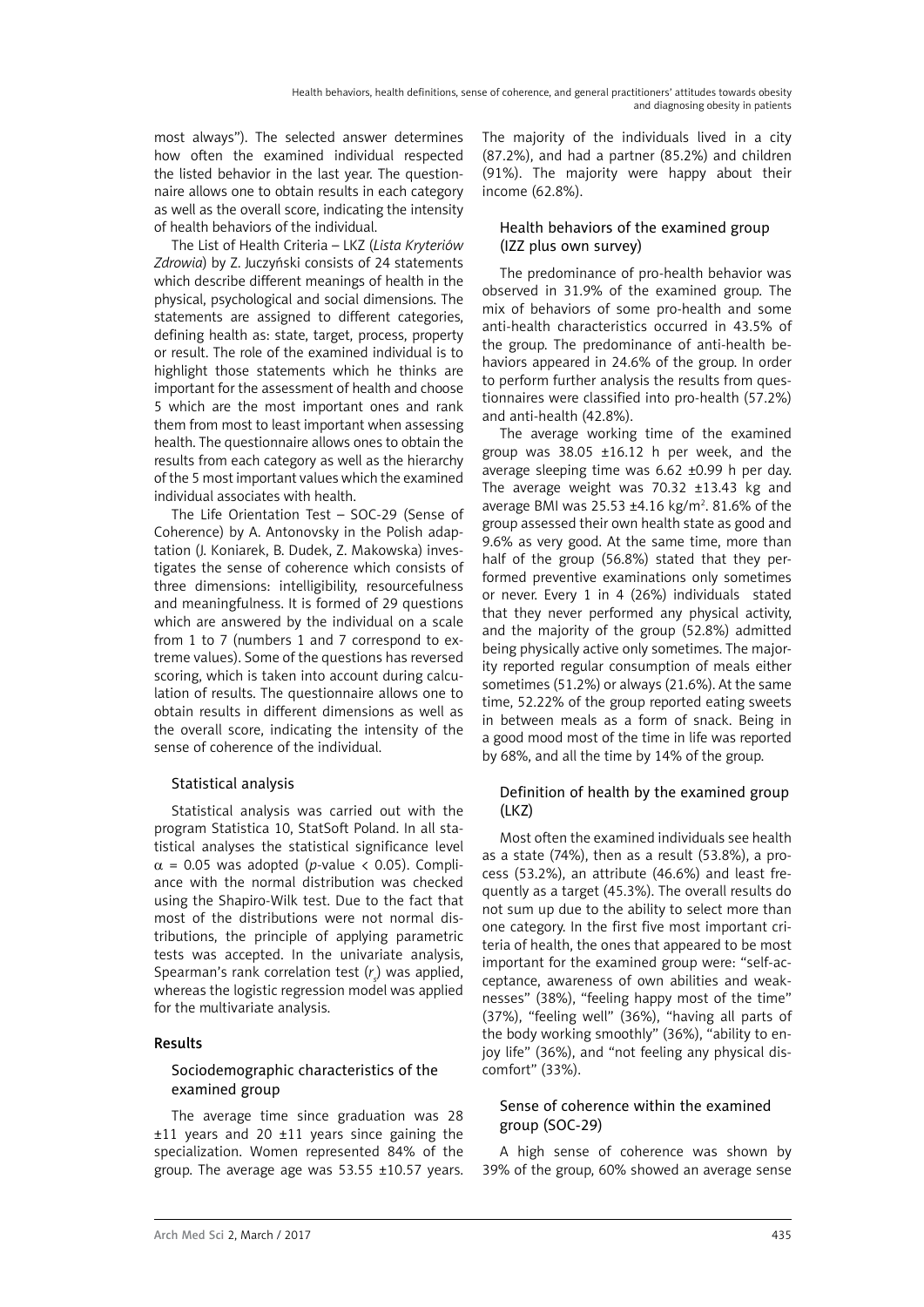of coherence, whereas a low sense of coherence was shown by 1%. In order to perform further analysis, the results from questionnaires were split into high (39%) and others (61%).

#### Attitude towards obesity within the examined group (own survey)

Table I shows information about the actions undertaken by the examined doctors, which are associated with preventing and treating obesity in their patients.

Only some of the general practitioners measure the body weight or waist circumference of the patient at each visit. After diagnosing obesity, only half were found to inform their patient about it, and only one in every 4 (27.2%) reported always using the word "obesity". The rest of the examined doctors describe the patient's state as: "overweight" (40.8%), "excess body weight" (25.2%), "excess kilograms" (3.6%), or "fatness" (3.2%).

Some of the examined individuals (3.6%) do not agree that obesity is actually a form of a disease, and only 1/3 (32.4%) uses the term "treatment of obesity" when advising the patient to reduce their body mass. The rest use terms such as "losing weight" (64%) or others (3.6%).

The examined doctors were found to use different kinds of arguments in order to motivate their patients to reduce their body weight. The most common one is a threat in the form of: health complications (60.4%), deterioration of social relations (5.2%), lack of fitness (2.8%), or loss of physical attractiveness (1.2%). Less commonly, the examined doctors use positive arguments such as: "overall health improvement" (26%) or "improved physical fitness" (4.4%).

In the field of dietary advice the doctors tend to recommend obese patients specific diets (Figure 1). The examined doctors also suggest to their obese patients some forms of physical activities (Figure 2). The examined doctors suggest to their obese patients different ways to deal with everyday stress (Figure 3).

When the examined doctors were asked to which specialist they would refer their patient first in order to successfully reduce their body weight, they said: a dietician (76.8%), a psychologist (7.2%), a bariatric surgeon or other specialist (4.8%), a cosmetologist (4.4%), or a physiotherapist (2%).

#### Relationship between variables

A positive correlation was found between the sense of coherence and the perception of health in the category of process ( $r<sub>s</sub>$  = 0.20;  $p$  < 0.01) and target ( $r<sub>s</sub>$  = 0.14;  $p$  < 0.05). Moreover, the following relationships were found:

- Doctors with longer work experience and having a specialization tend to be less open to their patients when it comes to explaining the consequences associated with excess body weight  $(r<sub>s</sub> = 0.14; p < 0.05).$
- Doctors from larger towns were found to measure the body weight and waist circumference

| Prevention and treatment of obesity                     | Never<br>$(\%)$ | <b>Sometimes</b><br>$(\%)$ | Often<br>$(\%)$ | Always<br>$(\%)$ |  |
|---------------------------------------------------------|-----------------|----------------------------|-----------------|------------------|--|
| Conversations about lifestyle                           | 1.2             | 31.2                       | 54.0            | 13.6             |  |
| Measuring body weight and waist circumference           | 10.8            | 44.8                       | 37.6            | 6.8              |  |
| Informing about excessive body weight                   | 2.0             | 17.2                       | 30.8            | 50.0             |  |
| Use of the term obesity                                 | 8.0             | 27.2                       | 38.8            | 26.0             |  |
| Asking about the cause of obesity                       | 12.4            | 20.8                       | 46.4            | 20.4             |  |
| Asking about difficulties connected with weight loss    | 6.8             | 24.0                       | 48.0            | 21.2             |  |
| Explaining the possible causes of excessive body weight | 4.0             | 21.6                       | 49.6            | 24.8             |  |
| Explaining the consequences of excessive body weight    | 0.4             | 15.6                       | 44.8            | 39.2             |  |
| Recommending the reduction of body weight               | 0.0             | 12.0                       | 32.0            | 55.6             |  |
| Presenting the benefits of reducing body weight         | 1.6             | 14.0                       | 44.4            | 40.0             |  |
| Giving advice about diet                                | 3.6             | 34.4                       | 32.8            | 29.2             |  |
| Giving advice about physical activity                   | 4.0             | 32.4                       | 48.0            | 15.6             |  |
| Giving advice about coping with stress                  | 15.2            | 48.0                       | 32.0            | 4.8              |  |
| Taking the decision to treat obesity on their own       | 47.6            | 27.6                       | 20.8            | 4.0              |  |

Table I. Actions taken by the examined individuals during patient visits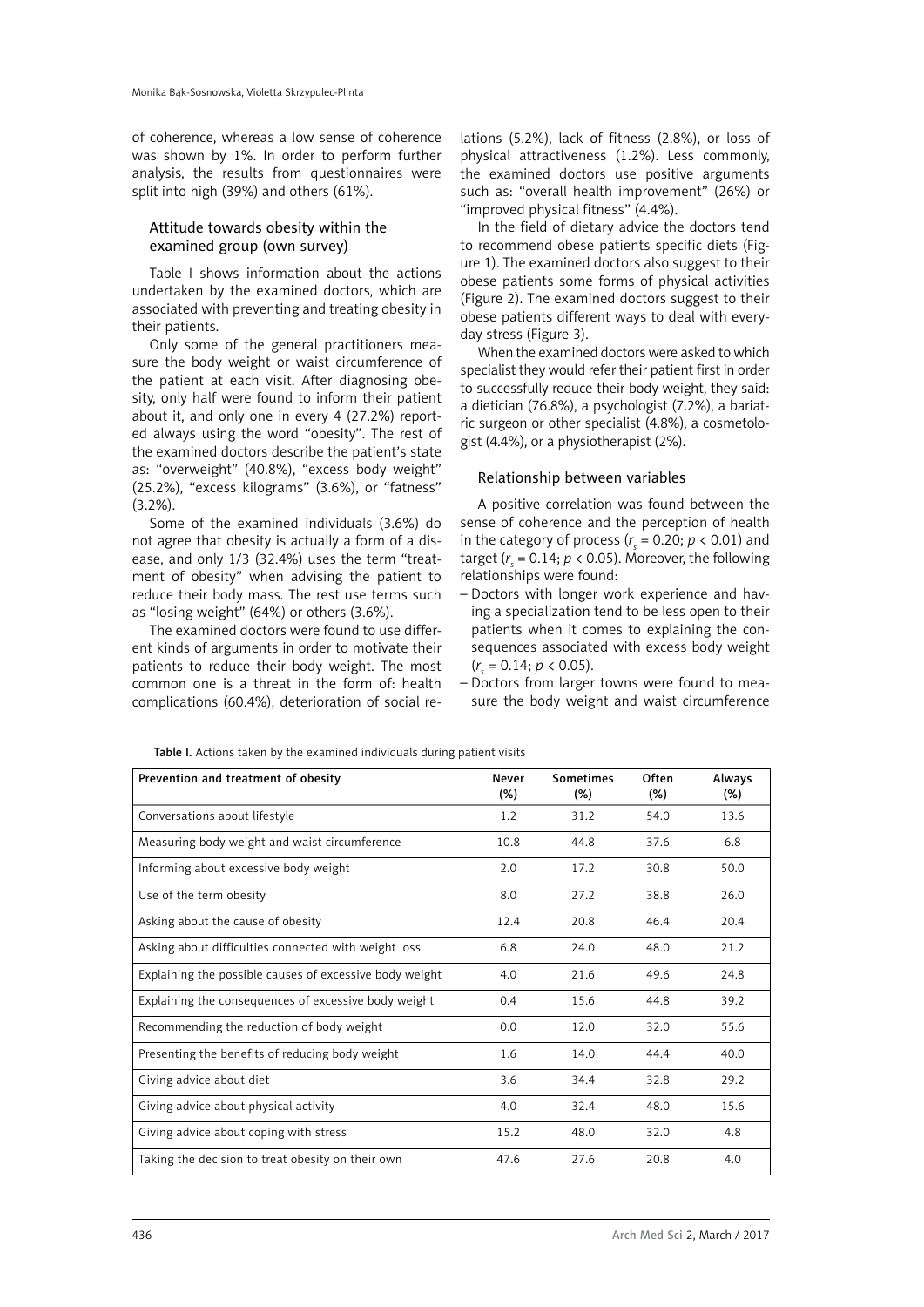Health behaviors, health definitions, sense of coherence, and general practitioners' attitudes towards obesity and diagnosing obesity in patients











Figure 3. Methods of coping with stress suggested to the obese patients by the examined individuals

measurements of their patients less often (*r s* = –0.23; *p* < 0.001), less often ask the obese patient about the causes of their obesity  $(r<sub>s</sub>=-0.13; p < 0.05)$  and less often explain to the obese patient the possible causes  $(r<sub>s</sub> = -0.18;$  $p$  < 0.01); they also less often ask the obese patient about the difficulties associated with losing the excess weight  $(r<sub>s</sub> = -0.13; p < 0.05)$ .

– Doctors who work longer during the week tend to more often threaten their patients with different kinds of complications associated with obesity ( $r_s$  = 0.16;  $p$  < 0.05) and more often they

present to those patients different advantages arising from losing that excess body weight ( $r<sub>s</sub>$  = 0.20;  $p < 0.01$ ).

– Doctors who present with higher BMI tend to more often ask their patients about the difficulties they encounter when trying to lose the excess body weight  $(r = 0.13; p < 0.05)$ .

In order to search for factors that contribute to the implementation of the prevention and treatment of obesity by the GPs, the results obtained from the question "Do you carry out body weight and waist circumference measurements on your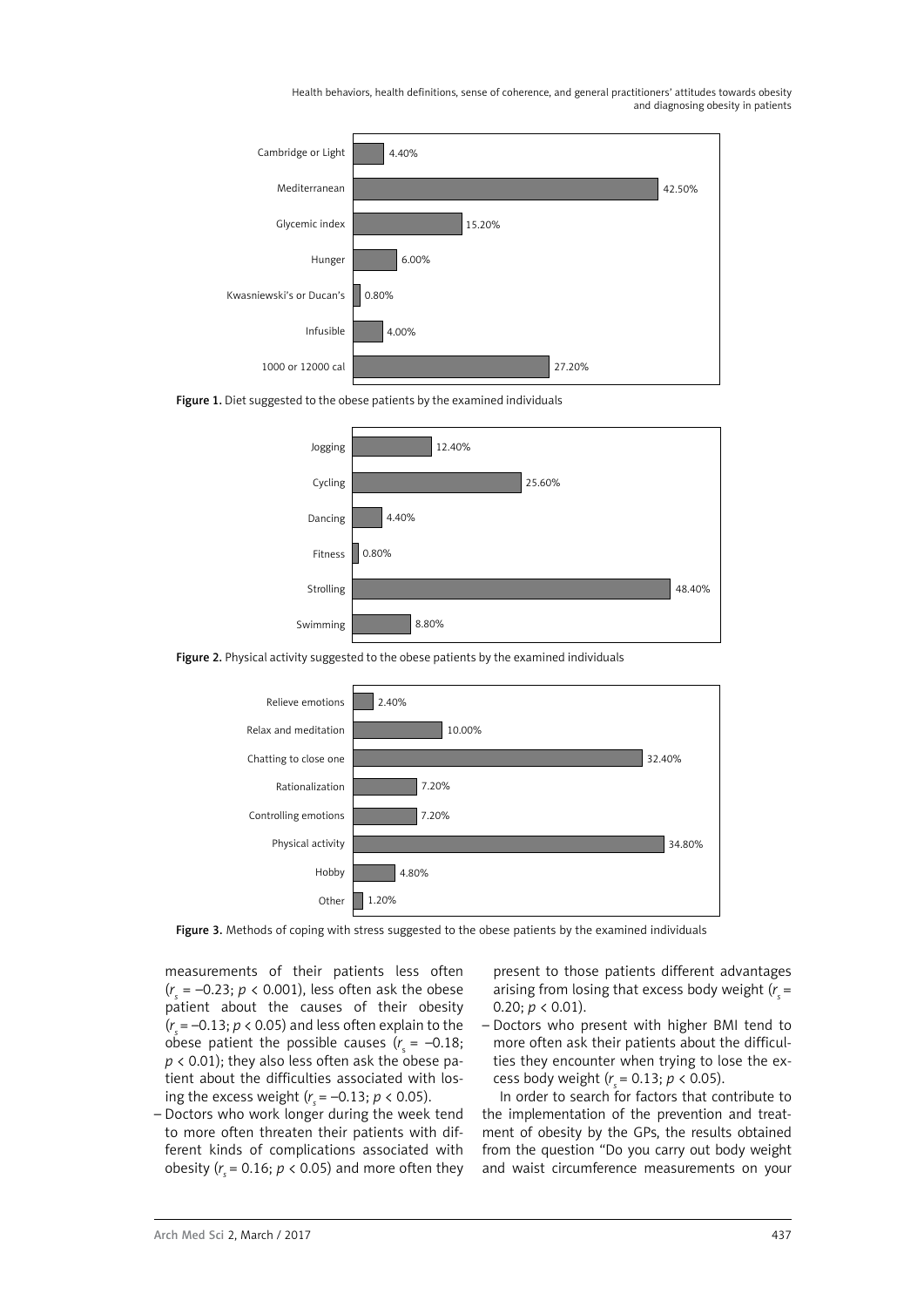|            | <b>Final score</b> | Standard<br>error | Wald<br>statistic | P-value | Odds ratio | Confidence<br>interval<br>$(-95%)$ | Confidence<br>interval<br>(95%) |
|------------|--------------------|-------------------|-------------------|---------|------------|------------------------------------|---------------------------------|
| Free term  | $-0.44$            | 0.51              | 0.72              | 0.3970  | 0.65       | 0.24                               | 1.77                            |
| <b>LKZ</b> | 0.04               | 0.06              | 0.41              | 0.5206  | 1.04       | 0.92                               | 1.17                            |
| SOC-29     | 0.32               | 0.14              | 5.43              | 0.0198  | 1.38       | 1.05                               | 1.81                            |
| <b>IZZ</b> | 0.32               | 0.14              | 5.72              | 0.0168  | 1.38       | 1.06                               | 1.80                            |

Table II. Logistic regression analysis of factors influencing the examined doctors to make the measurement of body weight or waist circumference in their patients

patients?" were dichotomized. The answer "No" was given by 56% of the examined doctors, and 44% said "Yes". The logistic regression model was built to which the following questionnaire results were incorporated; IZZ, LKZ, SOC-29. Further analysis led to the conclusion that performing the considered measurement depends significantly on SOC-29 (*p* = 0.05) and on IZZ (*p* = 0.05) (Table II).

The chance that the body weight and waist circumference measurements will be taken from the patient is 1.38 times more likely to be done by the physician with a high score in SOC-29 and the physician having pro-health IZZ. In the case of LKZ it was found not to be significant when performing the considered measurements.

#### Discussion

General practitioners are considered to be an important source of knowledge and health motivation. The advice given to the patient during the visit and in particular the doctor's own example increase the chance for the patients to adapt to the recommendations and introduce new behaviors that will benefit their health [14]. This research showed that even though the greater proportion of doctors showed mixed health-related behaviors, in 1/4 the behaviors were predominantly anti-health. Among them it is worth noting the lack of regular checkups, eating sweets in between meals and lack of physical activity. Other authors confirm that the lifestyle of Polish doctors is not significantly different from the lifestyle of the layman. The examined doctors declare that the main factors which impede implementation of healthy behaviors in patients are work schedule and family commitments [15, 16]. Irrespective of their nationality, the most common anti-health behaviors among the doctors are: lack of sleep, rest or physical activity, alcohol abuse, unbalanced diet and lack of preventative health care [17, 18].

Health behaviors are considered to be an integral determinant of human health, mainly due to the prophylactic value. This research showed that even though only 1 in every 3 examined doctors seemed to present with pro-health behaviors, as many as 91% estimated their health state as good

or very good. This suggests some kind of falsification of self-rated health status among the examined individuals, which may be due to several reasons: firstly, due to the conscious creation of a positive image of themselves in the healthcare environment; secondly, due to the actual lack of awareness of the state of their own health resulting from the irregular prophylactic tests; and thirdly, due to the differences in defining health.

The examined doctors defined health most often as a state and least often as a target. This means that when they were assessing their health they relied on their current feelings, not on the knowledge about their current health state or the possible divergence between the actual and desired state of health. For the most important criteria of health, the examined doctors gave answers such as self-acceptance, wellbeing and a feeling of happiness. These categories are not related to the impartial factors such as certain symptoms, but in fact they are more subjective. Medical articles about definition of health by doctors were not found in the medical database. Probably the definition of health by the WHO results in the assumption that the representatives of medical professions should understand it in a similar way, but it does not have to be synonymous with the individual perspective of particular doctors. The Polish scientist Z. Juczyński confirmed the divergence in the perception of health between doctors and people who are not related to healthcare professions. Healthcare unrelated people identified health predominantly with the correct performance of all parts of the body and the lack of physical discomfort, whereas doctors, similarly to what was found in this research, identified health as a feeling of happiness and self-acceptance [19].

In terms of the sense of coherence the examined doctors obtained results which were either average or high. Medical databases contain very few reports on the sense of coherence among doctors; more often it is evaluated in patients. A study from Austria demonstrated that GPs have a sense of coherence at the same level as other medical specializations, and at the same time it is higher than in the general population [20]. The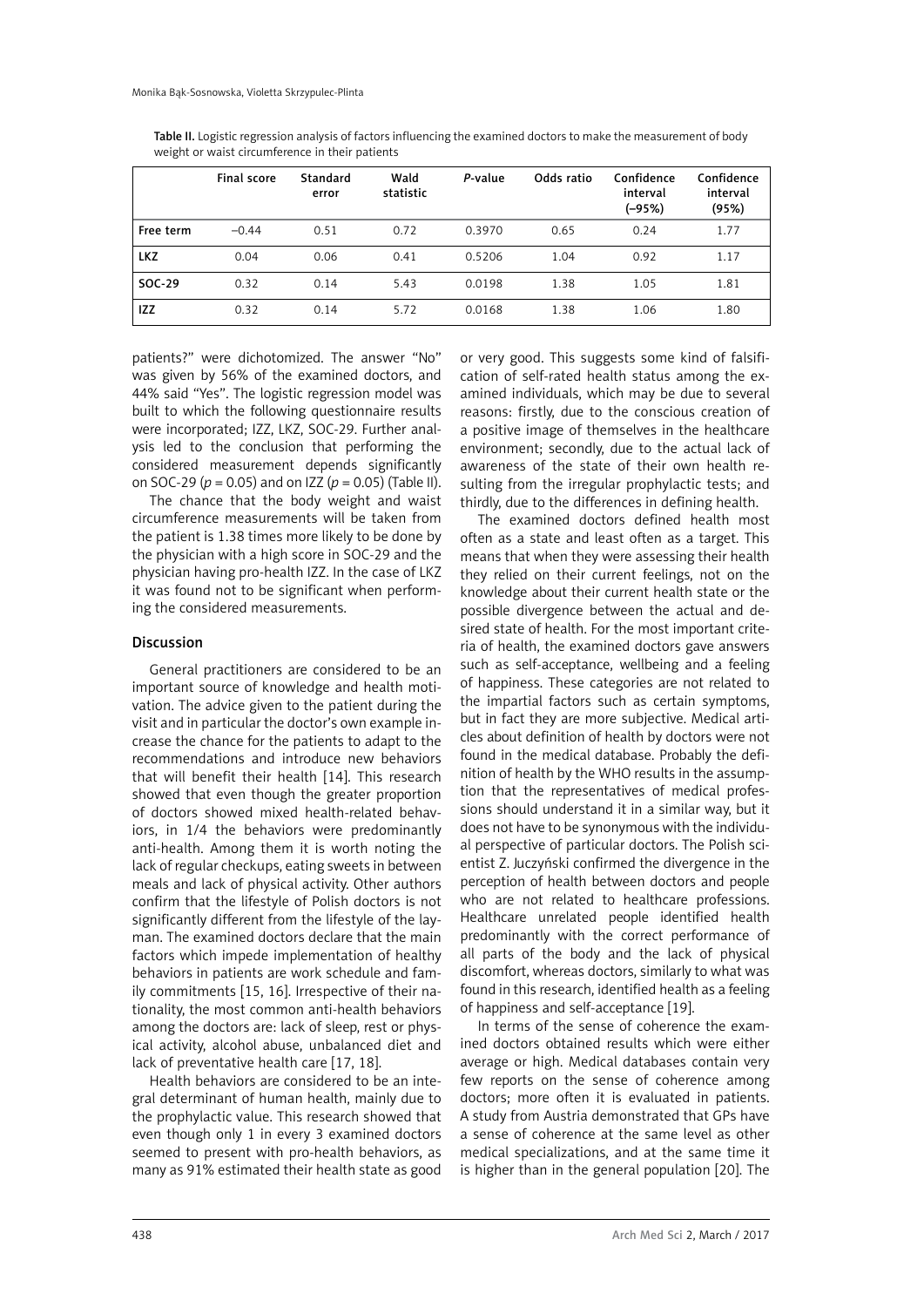relationship between the sense of coherence and the perception of health in terms of process and target which was found in this study seems to confirm the observations of other authors that people with a high sense of coherence have greater chance to be healthy and enjoy their life; they also show more pro-health behaviors [13, 21].

This research showed that both a high sense of coherence in GPs as well as their pro-health behaviors favor the diagnosis of obesity in the form of taking patients' body weight and waist circumference measurements. The performed study also revealed that even though most doctors inform their obese patients about their excess body weight and recommend their reduction, only some of them always record their patients' body weight. So the question is, on what basis do the doctors declare obesity in their patients? Probably the basic criterion is their appearance. However, while body size generally corresponds to body weight, this method may cause the patient's resistance and the feeling of them being judged. It was found that only 1/4 of the examined doctors use the term obesity; the others tend to use non-medical terms or others which are imprecise such as overweight, which can additionally impede the patient's perception of obesity as a form of disease and can negatively influence the motivation for its treatment.

The study further showed that some doctors who advise their patients to reduce their body weight do not actually give them essential tips on how to do so. The patient has a greater chance to talk about the problems associated with obesity with a doctor who has a longer internship after obtaining a specialization, who comes from a smaller town, is not overworked and himself has a BMI above normal. This is confirmed by the reports from Lewtak and Poznańska. The authors have shown that the health education of the patients provided by the GPs is favored by the following factors: when the doctor is a woman, married, lives in a town of up to 100 000 residents, has career satisfaction, has an internship of 10 years or above, is a non-smoker, pays great attention to proper nutrition, as well as having presence of some kind of chronic disease. The patients' education is not however favored by too many hours spent at work during the course of the week [22].

Knowledge of doctors about the negative consequences of obesity and effective methods of treatment is not a natural consequence of them graduating from medical schools, which is proved by many studies. For example, even though most GPs from India agreed that the reduction in body weight will bring health benefits to the obese person, simultaneously almost half of them believed that obesity only requires treatment when it is associated with other disease [23]. Similarly, most

of the doctors from Saudi Arabia had a negative attitude towards obesity and assisted patients in weight reduction, but only 1/3 of the examined doctors felt prepared to treat obesity themselves [24]. The vast majority of French doctors appreciated the role of physical activity in the reduction of body weight and recommended it to the obese patients, but only a few have followed the recommended level of physical activity according to any guidelines [25]. In Poland only a few percent of examined GPs were able to list the indications for surgical treatment of obesity, and more than 90% indicated the need for further training in this field [26].

This study revealed that subjective medical conditions of the doctors such as sense of coherence and defining health increase the chance to diagnose obesity in patients. The study focused on finding factors that contribute to good medical practice. The questionnaire method can be considered as a limitation in this study, due to the results being entirely based on the individuals' declarations. For obvious reasons those declarations may diverge from the actual actions taken. In addition, when searching for factors which positively influence the diagnosis of obesity, the authors focused on the selected individual variables, omitting the organizational considerations of the workplace as well as other environmental variables. The results should therefore be regarded only as a part of the complex phenomenon which includes the diagnosis and treatment of obesity by the GPs. Further research in this field should include in its analysis the addition of even more variables such as level of career satisfaction and objective data about the doctor's health state.

In conclusion, Polish GPs are a diverse group in terms of health behavior, defining health, sense of coherence and attitude towards obesity. High sense of coherence and the manifestation of healthy behavior are factors that favor the diagnosis of obesity in patients by the GP.

# Acknowledgments

The authors thank Krzysztof Gojdź and Sebastian Kołodziej for technical assistance in data collection.

# Conflict of interest

The authors declare no conflict of interest.

#### References

- 1. Krzysztoszek J, Wierzejska E, Zielińska A. Obesity. An analysis of epidemiological and prognostic research. Arch Med Sci 2015; 11: 24-33.
- 2. [Stępień A](http://www.ncbi.nlm.nih.gov/pubmed/?term=St%C4%99pie%C5%84%20A%5BAuthor%5D&cauthor=true&cauthor_uid=25512170), [Stępień M](http://www.ncbi.nlm.nih.gov/pubmed/?term=St%C4%99pie%C5%84%20M%5BAuthor%5D&cauthor=true&cauthor_uid=25512170), [Wlazeł RN,](http://www.ncbi.nlm.nih.gov/pubmed/?term=Wlaze%C5%82%20RN%5BAuthor%5D&cauthor=true&cauthor_uid=25512170) [Paradowski M,](http://www.ncbi.nlm.nih.gov/pubmed/?term=Paradowski%20M%5BAuthor%5D&cauthor=true&cauthor_uid=25512170) [Ba](http://www.ncbi.nlm.nih.gov/pubmed/?term=Banach%20M%5BAuthor%5D&cauthor=true&cauthor_uid=25512170)[nach M](http://www.ncbi.nlm.nih.gov/pubmed/?term=Banach%20M%5BAuthor%5D&cauthor=true&cauthor_uid=25512170), [Rysz J](http://www.ncbi.nlm.nih.gov/pubmed/?term=Rysz%20J%5BAuthor%5D&cauthor=true&cauthor_uid=25512170). Assessment of the relationship between